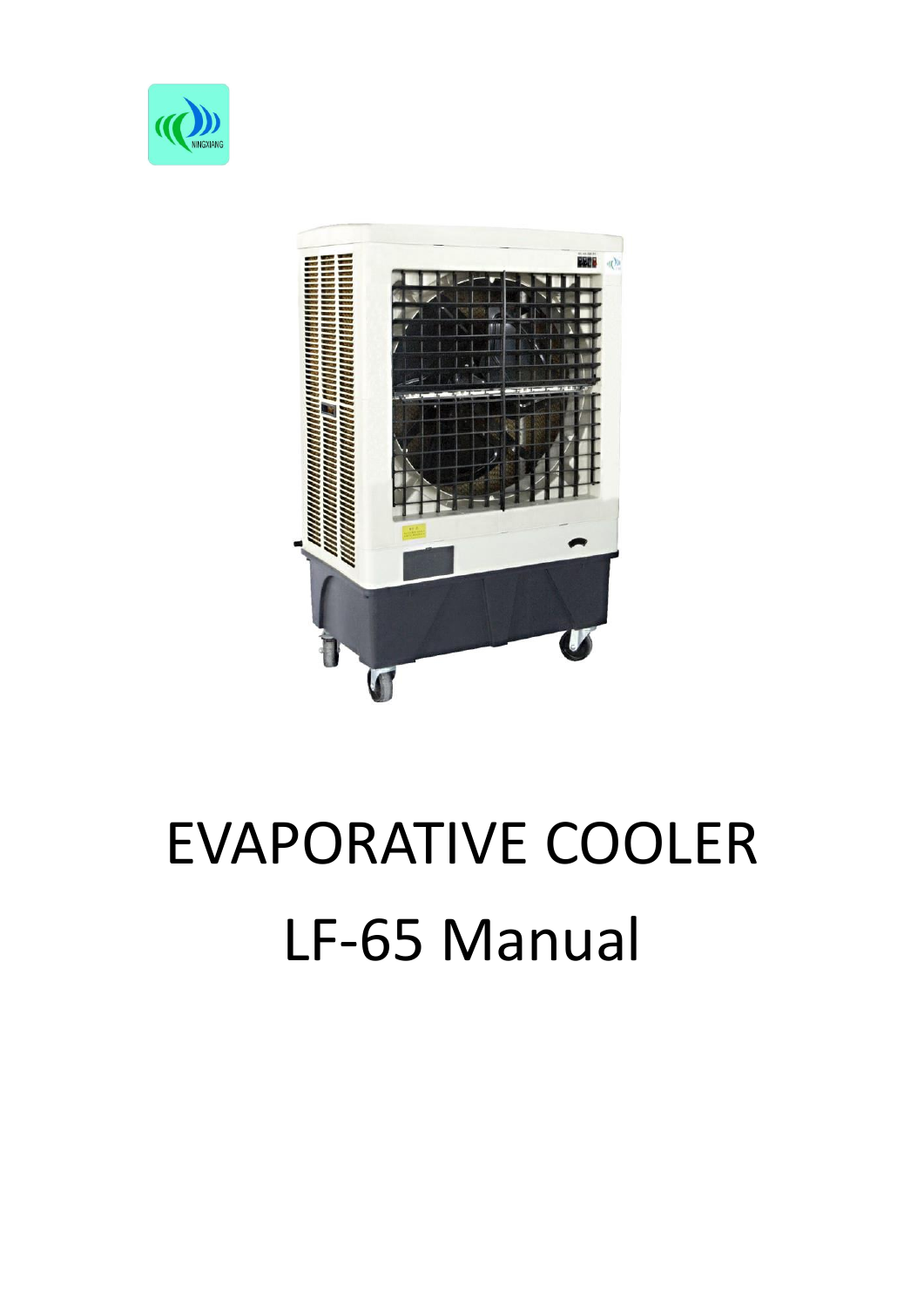

# **Specifications:**

- 1. Three adjustable air-speed mode.
- 2. Manual air-direction control by moving the sheets.
- 3. Cool & Clean: When the button "Cool" is turned on, the pump in the water tank will draw up the water to the top of the machine. Then the water flows down along the filter paper. The air can be cooled by the evaporation of the water while throwing the paper. Meanwhile, the filter paper can absorb the dust in the air.
- 4. Three faces of filter paper, high power but low noise engine, making the air cooler more efficient.
- 5. High quality universal trundles with brake, easier to be moved or fixed.
- 6. Environmental plastic power paint on the surface, anti-ultraviolet.
- 7. Protective screening at the air outlet.

|                               | <b>Technical</b> | <b>Information</b>       |                             |
|-------------------------------|------------------|--------------------------|-----------------------------|
| Item                          | LF-65            | Amperage                 | 3.4A                        |
| Maximum Cubic Feet per Minute | 5588 CFM         | <b>Noise</b>             | 70 dBA                      |
| Rated Volt                    | $115V^{\sim}$    | Water Tank               | 18.2 Gallons                |
| Rated Frequency               | 60HZ             | Coverage Area            | 753.5 sq. ft.               |
| <b>Output Power</b>           | 370W             | N.W.                     | $82$ lbs                    |
| Pump Power                    | 25W              | <b>Product Dimension</b> | 31.5 x 21.26 x 51.18 inches |

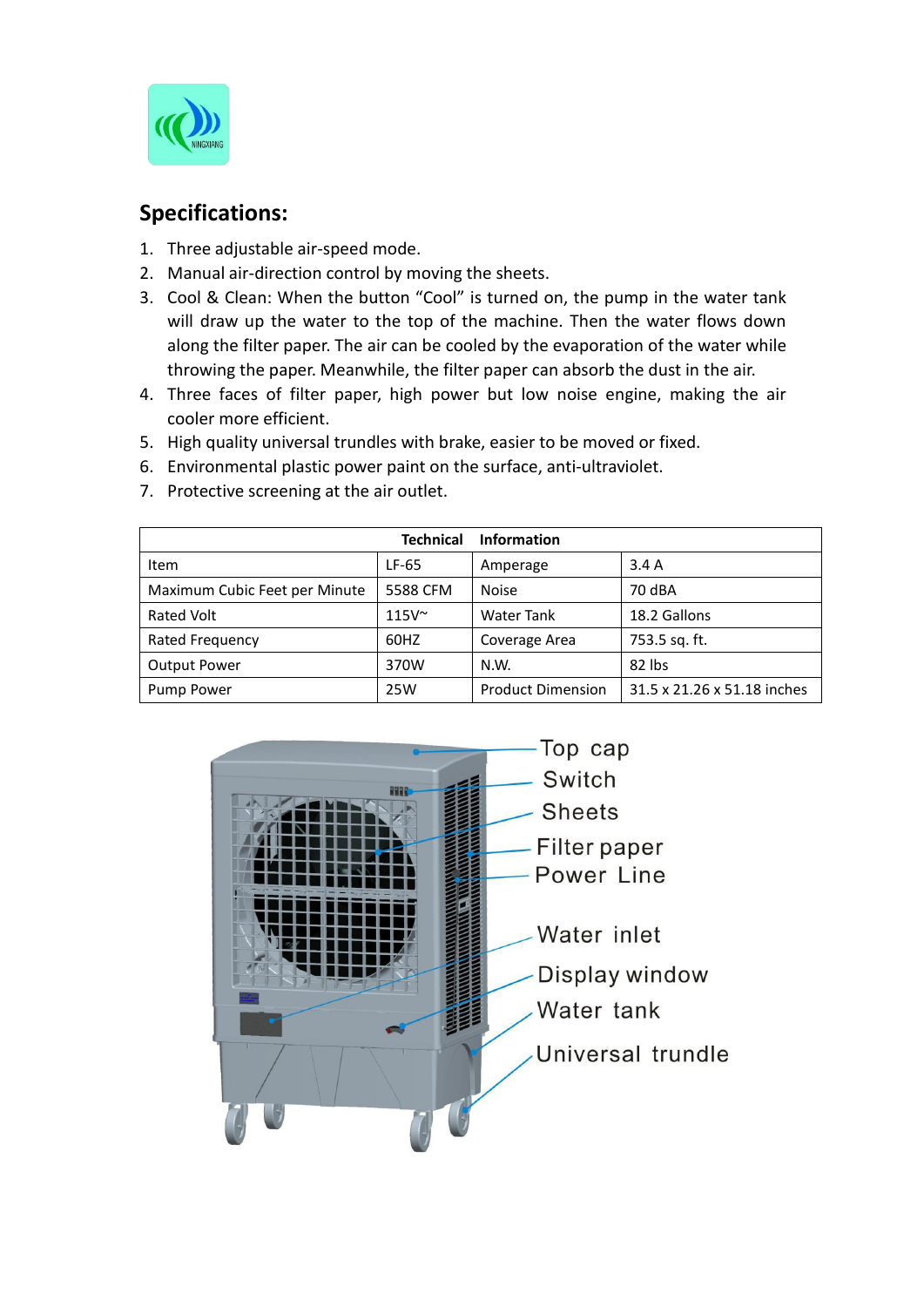



Prohibit refrigerate without water. Please insure cut off the power before washing or adding water

# **Getting started**

**Contents:** Evaporative Cooler (1)

#### **Inspection:**

After unpacking your evaporative cooler, carefully inspect for any damage that may have occurred during transit. Inspect for loose, missing or damaged.

#### **Key operational points:**

1. Your cooler must be positioned in front of an open window or door ifit is to operate effectively.

2. Always ensure that there is another open window or door through which the air can exhaust from the room.

# **Cooler Operation:**

- 
- 1. Check the products whether you have all the fittings or not.<br>2. Open the cap of water inlet then add clean water into the tank. Please notice:
	- 1). Make sure that the water outlet is closed.

2). Water level should be lower than the height of the water tank.

- 3. Turn on the "Power" button and the fan begins to work.
- 4. Turn on the "Cool" button and the pump begins to work.
- 5. Turn off the "Power" button to let the air cooler standby.

# **Cooler Maintenance Warning**

1. Housing Cleaning

Clean the housing kindly by rag with water or detergent. Volatilizable liquor such as alcohol or gasoline is not allowed to be used when cleaning.

2. Sheet Cleaning (One time every two weeks) Dismantle the sheet from the housing and wash it by clean water.